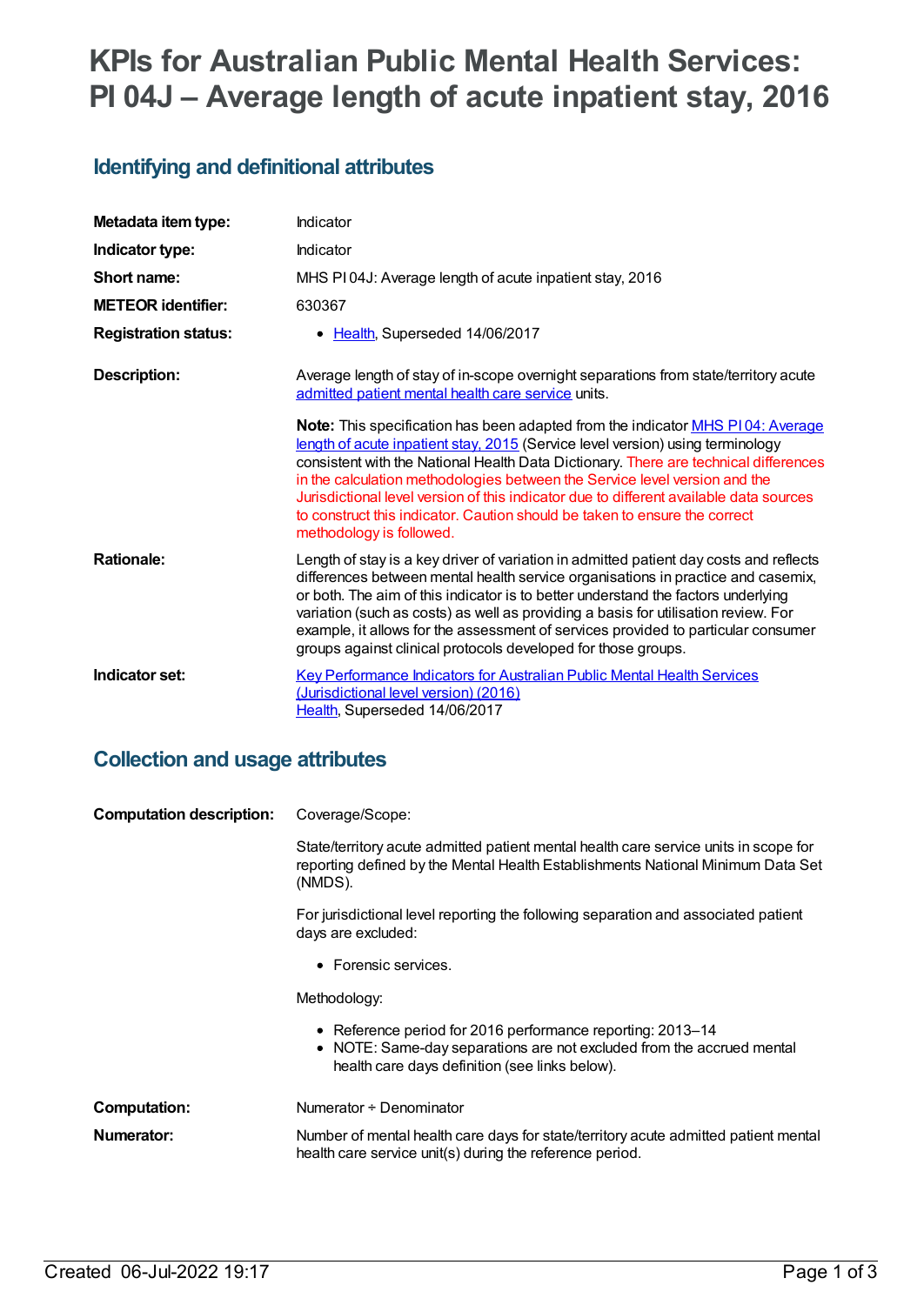| <b>Numerator data elements:</b>         | Data Element / Data Set-                                                                                                                       |
|-----------------------------------------|------------------------------------------------------------------------------------------------------------------------------------------------|
|                                         | Establishment—accrued mental health care days, total N[N(7)]                                                                                   |
|                                         | NMDS / DSS                                                                                                                                     |
|                                         | Mental health establishments NMDS 2013-14                                                                                                      |
|                                         | Data Element / Data Set-                                                                                                                       |
|                                         | Specialised mental health service-admitted patient care program type, code<br>N                                                                |
|                                         | NMDS / DSS                                                                                                                                     |
|                                         | Mental health establishments NMDS 2013-14                                                                                                      |
| Denominator:                            | Number of separations from state/territory acute admitted patient mental health<br>care service unit(s) occurring within the reference period. |
| Denominator data                        | Data Element / Data Set-                                                                                                                       |
| elements:                               | <b>Establishment-number of separations (financial year), total N[NNNNN]</b>                                                                    |
|                                         | NMDS / DSS                                                                                                                                     |
|                                         | Mental health establishments NMDS 2013-14                                                                                                      |
| Disaggregation:                         | Service variables: Target population.                                                                                                          |
|                                         | Consumer attributes: not available.                                                                                                            |
| <b>Disaggregation data</b><br>elements: | Data Element / Data Set                                                                                                                        |
|                                         | Specialised mental health service—target population group, code N                                                                              |
|                                         | NMDS / DSS                                                                                                                                     |
|                                         | Mental health establishments NMDS 2013-14                                                                                                      |

# **Representational attributes**

| <b>Representation class:</b> | Mean (average)          |
|------------------------------|-------------------------|
| Data type:                   | Real                    |
| Unit of measure:             | Time (e.g. days, hours) |
|                              |                         |

#### **Indicator conceptual framework**

| <b>Framework and</b> | Efficient |
|----------------------|-----------|
| dimensions:          |           |
|                      |           |

**[Appropriate](https://meteor.aihw.gov.au/content/584871)** 

## **Accountability attributes**

Benchmark: State/territory level